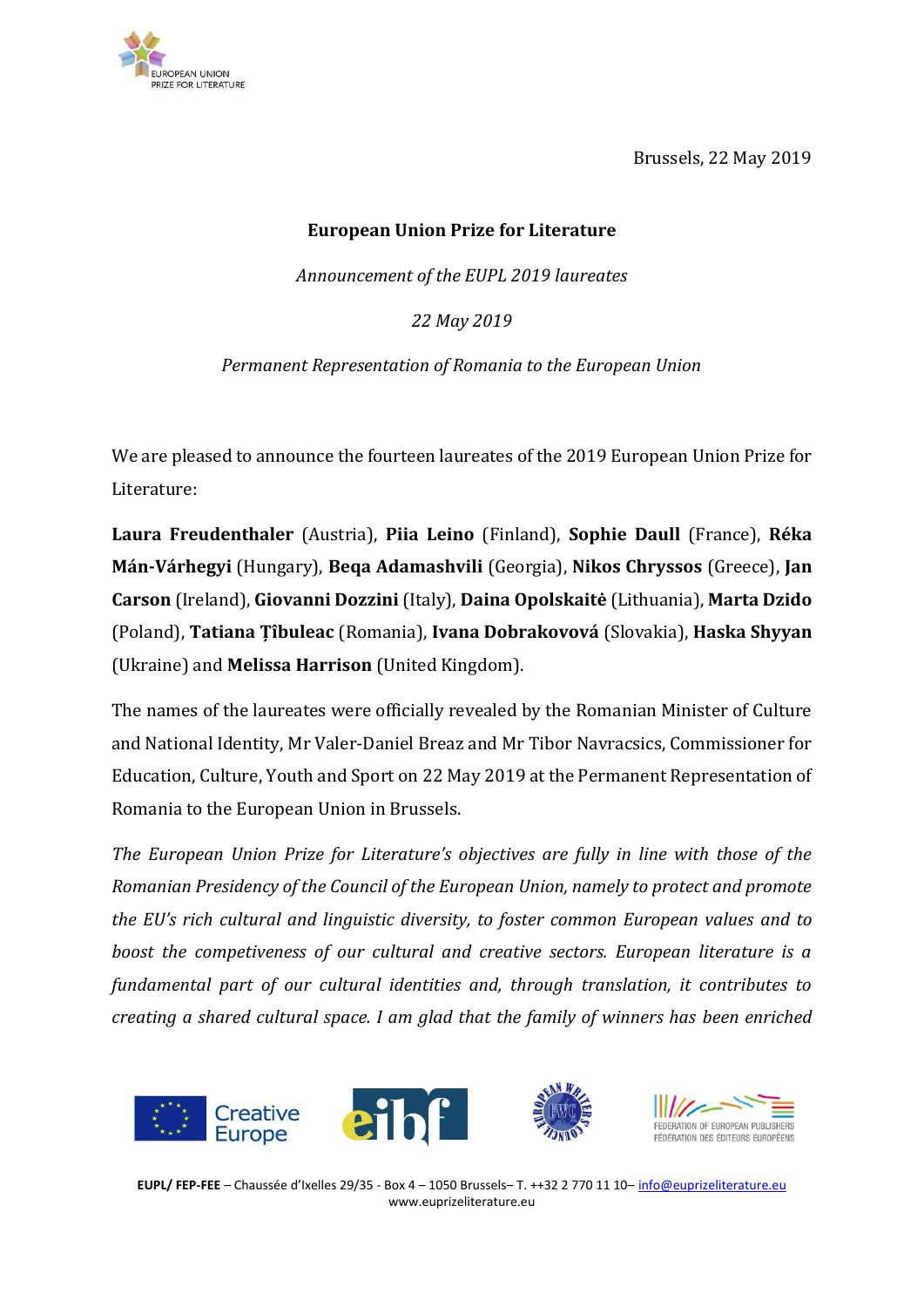

*today with more authors to be translated, enabling cross-border circulation of quality works, in the interest of European citizens*, said Mr Valer-Daniel Breaz, Romanian Minister for Culture and National Identity.

Mr Tibor Navracsics, Commissioner for Education, Youth, Culture and Sport stated, *The European Union Prize for Literature showcases the creativity and the diversity of European literature and recognises the importance of our book sector. Through the Prize and the Creative Europe programme, the European Commission helps authors, publishers, translators and booksellers bring quality and variety to readers in Europe and beyond. I warmly congratulate all this year's winners.*

The European Union Prize for Literature (EUPL) is an award which recognises outstanding new and emerging literary talents across Europe, and highlights the wealth of contemporary European literature, while drawing attention to the continent's unique cultural and linguistic heritage. So far, the EUPL has rewarded 108 authors from 41 country during a decade of its existence. Last year, the EUPL celebrated its  $10<sup>th</sup>$ Anniversary with the 'European stories' short story contest open for all previous laureates. Entering its new cycle, the Prize is introducing its first ever laureates from Georgia and Ukraine.

The EUPL is organised by a Consortium comprising the European and International Booksellers Federation (EIBF), the European Writers' Council (EWC) and the Federation of European Publishers (FEP), with the support of the European Commission. As funded by the *Creative Europe*, it is accessible to all countries participating in this EU funding programme for the cultural and creative sectors for 2014-2020.

National juries, consisting of experts in fields of literature, publishing and bookselling, are set up in each country participating in the EUPL in the respective year. After shortlisting 3 to 5 authors, the national Juries choose their laureates who receive a financial prize but also benefit from increased international visibility and cross-border promotion, starting with the Awards ceremony in Brussels and continuing at major book fairs in Europe and beyond.

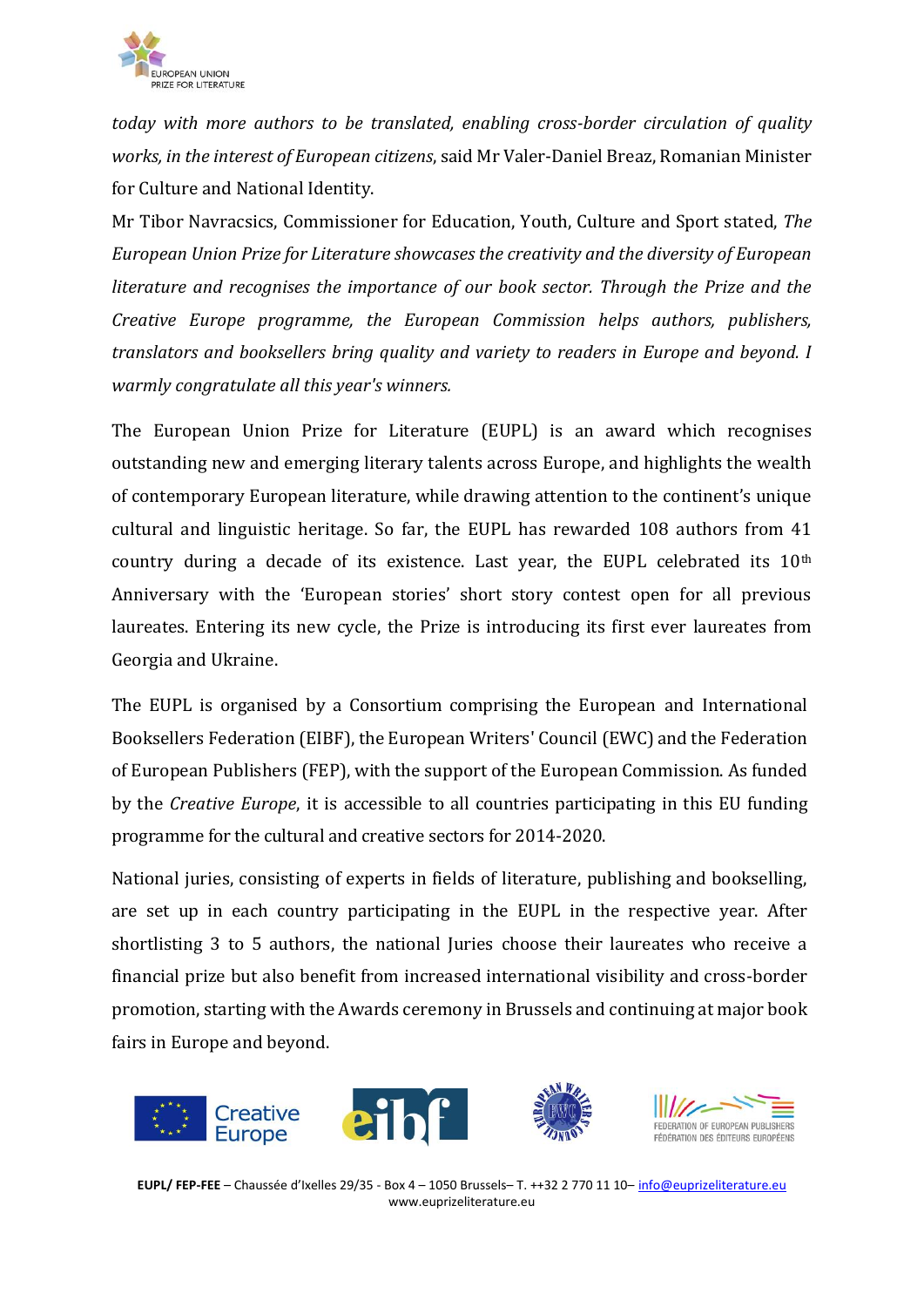

Mr Jean-Luc Treutenaere, co-President of the European and International Booksellers Federation, said, *It is a pleasure for the European and International Booksellers Federation to congratulate, this year again, fourteen brilliant and emerging talents whose works represent the diversity and the richness of our European culture. We wish them a very bright career and we hope to see many of their books on the shelves of bookshops all over Europe. Indeed, the future of these fourteen literary works is to cross borders while enabling us to understand our neighbours and open our minds to their own culture."*

*For this fourth cycle of EUPL laureates, I have been impressed by the high interest raised by the Prize in each of the selected countries and wish to thank all those who have helped organise juries. I am delighted that so many women have made it as laureates which demonstrates how crucial they are in the literary scene. I look very much forward meeting all of them when we organise the event on 2nd October in Brussels,* stated by Mr Rudy Vanschoonbeek, President of the Federation of European Publishers.

Mr Gunnar Ardelius, president of the European Writers' Council continued*, The European Writers' Council welcomes and congratulates each one of the authors in this first edition of the new EUPL cycle (2019-2021). We wish that all winners reach larger audiences through the quality stories awarded, and their translations in a multilingual Europe and the world.*

The Awards Ceremony, in the presence of all winning authors, will be held on 2 October 2019 in Bozar, Brussels.

## **For more information:**

Website of the Prize: <http://www.euprizeliterature.eu/>

Twitter:<http://twitter.com/euplprize>